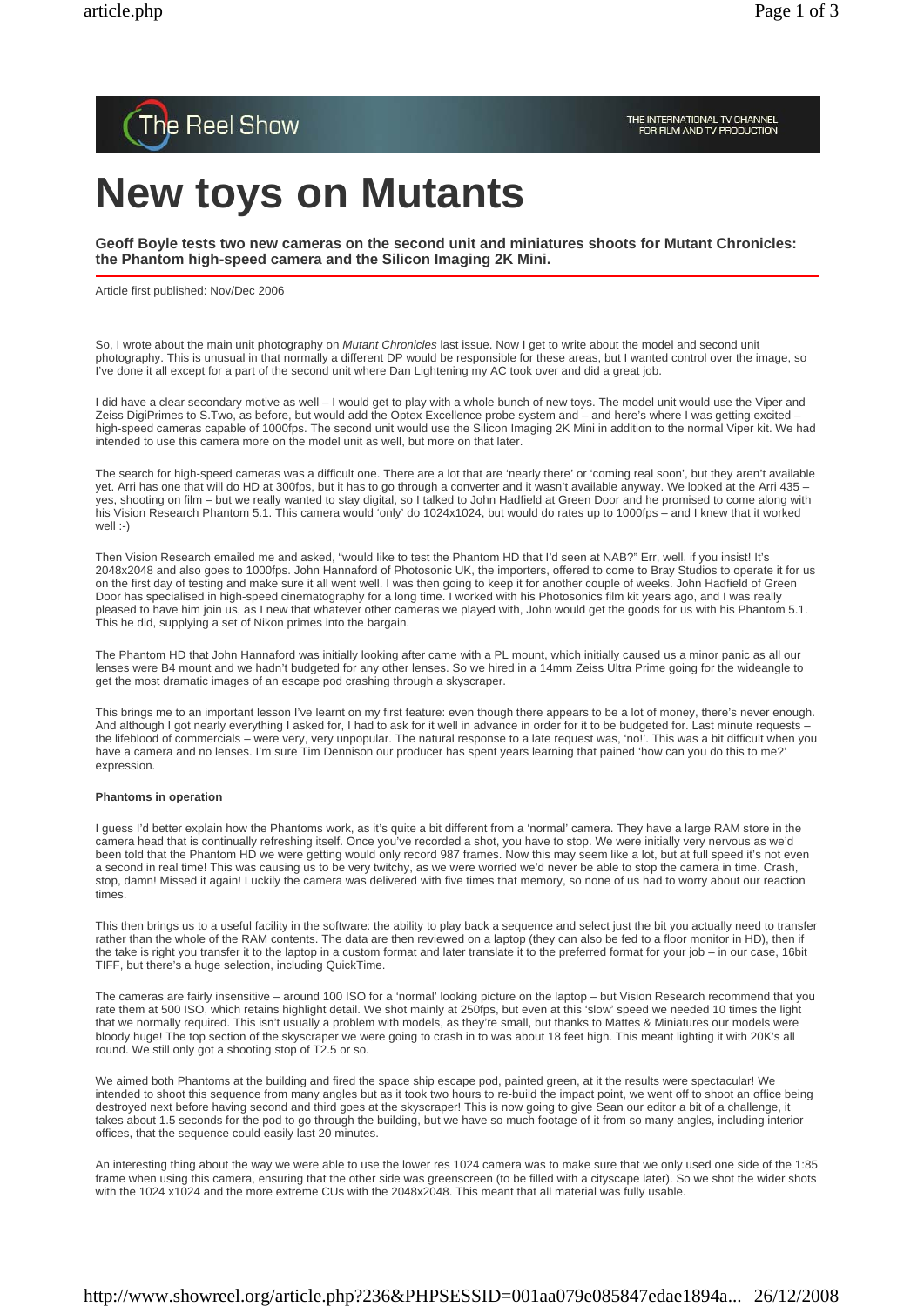We had great fun using salt as snow, and blasting it with compressed air at 1000fps gave us an amazing rippling snowstorm; we could have spent days playing with this kind of effect, and it's an area where the shoot and review before you decide to save the sequence is really useful, as it takes five to 10 minutes to save each take.

The pictures look great and I had been intending to include some here, but my main video PC blew up. The power supply overheated and failed, but it put a spike out as it failed that destroyed the motherboard, the CPU and, as I've just found out, my RAID. So, go to www.cinematography.net and follow the comparative tests link and shortly there will be full-res frames from all the cameras mentioned in this article, together with a few QuickTime slomo sequences.

I have to say that overall I was very impressed with the Phantoms, new and old. The images were a lot smoother than I expected, and I can see no problems at all in cutting them in with 'normal' pictures. The software betrays the scientific origin of the cameras, but I'm sure it's not that much of a job to make them a bit more film-user friendly. Having said that, I took over operating the cameras and the software after the first day and had no problems at all. We ended up having to buy a 500Gb ICY Box USB hard drive to deal with all the material we produced, and this had to be shipped to Men from Mars a couple of times to get them to transfer off the material from the Phantom and the  $\overline{S}$ 

#### **Silicon Imaging 2K**

That brings me neatly to the Silicon Imaging 2K Mini. This is based on the camera I saw it NAB, but it has been developed well past that. What we had was essentially the imager with a PL-mount attached, and instead of the full camera we had alpha – yes, alpha – software to run the image creation on a laptop.

So we had a camera head that was about the size of a pack and a half of cards, so that the PL mount dwarfed the camera! At this point I have to say thank you to James Eggleton our data monkey. Sorry, but that's his working title. Without James we'd never have got the SI camera working. I stressed earlier that we were using alpha software, and oh boy, were we!

The first software had no install routine, so James had to load it by hand and correct the inevitable errors as it went. I have to say that this is in no way a criticism of Silicon Imaging – quite the contrary – I think it took a lot of guts to send out a camera this early in its software development, and I have to say that their support was amazing. With new software builds every day, fixing whatever we'd found the day before, it was only a couple of days later that we had a fully auto install system up and running, with new improved features being regularly added. These were not gimmicks, but useful and fully usable additions, getting to the point where, just before we had to send the camera back, we had added the facility to load SpeedGrade-generated looks into our preview system and could view either a RAW picture or one with a look applied.

To give you an example of how responsive they are, here's an extract from an email from them after we'd casually mentioned that as we could grab individual frames then some way of comparing them might be useful: "As you requested, we have implemented the first phase of the FRAMESTORE functions: SAVE IMAGE, LOAD IMAGE, GRAB FRAME, RECALL FRAME.

"SAVE IMAGE = Saves JPG, DNG, DPX and BMP; LOAD IMAGE = Load BMP file into FRAMESTORE and turn on RECALL 100%; GRAB FRAME = Places current live image in FRAMESTORE; RECALL FRAME = Toggles between 100%, 50%, OFF. "We know the BMP has the default Color Matrix turned off… will enable soon. Middle-Right Hot-Spot produces a black image – new feature in development not completely implemented.

"Other features/fixes (Alpha196):Exposure Meter – Clip Indicator, Sticky Exposure settings. Audio is now enabled for all non-72p/timelapse modes. Moved set black processing into its own thread. Fixed LUT problem with SIV playback (was using sRGB). Any other high priority requests for the project (eg, you had mentioned some custom high framerate mode options)?'

It did none of those things when we received the camera 10 days earlier.

I'm not going to go into a detailed spec of the camera (we've done that before and Jason Rodriguez expands on it later in this issue). However, it's worth noting the major differences between this model and the prototype we saw at NAB. The SI camera will now give you a full 2K image from which you can extract your 1920 at rates of 24p, 25p and 30p; it will also shoot 720p at 72fps. We found endless uses for it and, as one of the illustrations shows, a favorite mounting point for it was on the matte box bars of the Viper so that we could shoot a scene at 24 and 72fps simultaneously. You'll probably also notice the custom waterproof cover for the SI camera. It's a shower cap from the Holiday Inn I was staying in.

We used the SI for all kinds of small shot's that are vital to the film; in 72fps mode we shot troops and explosions to be inserted into parts of main Viper images; at 1080 we shot 24p and got the camera into places the Viper just wouldn't go. After grading, the difference is unnoticeable. The main comment that everyone made about this camera is how smooth the pictures looked; really nice looking stuff.

Have I got anything negative to say about it? Yes – it's still difficult to get a good black balance and this is something you have to be very careful about. I'm sure that they'll fix it: in fact, they probably already have.

What else? Well we did have a problem with material shot at 72fps: some frames were dropped. This was traced to us not using an Intel GigaBit connection; SI wrote new code that bypassed this and all was fine.

That is what impressed me most: not the great pictures, but the level of commitment and support they were willing to put in: long phone calls and emails and the willingness to listen to our daftest ideas and incorporate them in many cases. I think when they release the camera they'll have only one major problem to deal with – making them quickly enough.

This is close to the camera that the Kinetta promised to be and hopefully we'll soon see that available too. It is a major step forward for all filmmakers. Oh, and as a quick postscript, I never thought that I'd see a compression system that didn't make me want to vomit. I was wrong; the Cineform Codec is amazing. Of course, there's some loss, but nothing like any other system that I've seen. JPEG2000 promises this, but has yet to deliver.